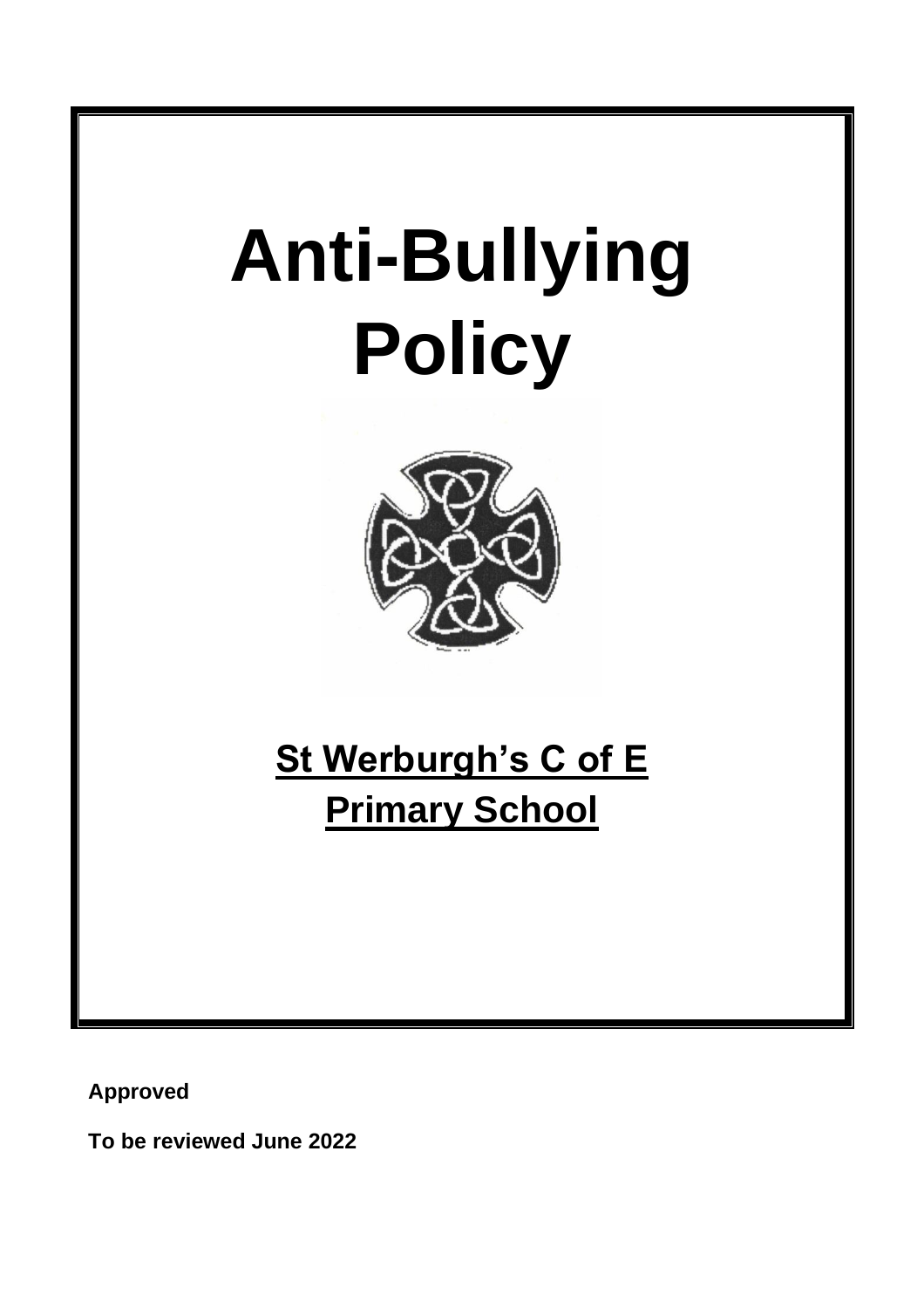# **Anti-Bullying Policy**

#### **1. How this Policy was Developed**

This policy was developed after consultation with staff, the headteacher and the pupils.

The school has a 'duty of care' towards its pupils with regard to bullying in that the Headteacher and staff stand in loco parentis (in place of the parents). This duty of care includes protecting pupils from harm from bullying (including cyber bullying)

 This policy takes full account of the school's legal obligations under the Education Act of 1986 to:

- have a policy to prevent all forms of bullying amongst pupils
- to make a written copy of the anti-bullying statement available on request
- to set out the strategies to be followed with a system to implement them and a mechanism for monitoring and reviewing their effectiveness.

St Werburgh's recognises the impact that bullying can have on a pupils' mental health

#### **2. a) Definition of Bullying**

Bullying can be defined in a number of ways. We follow DfES guidance which defines bullying as:

**"**Bullying is behaviour by an individual or group, repeated over time, that intentionally hurts another individual or group either physically or emotionally".

(DfE October 2014)

Bullying has been described by pupils as:

- name calling
- teasing

.

- physical abuse eg hitting, pushing, pinching or kicking
- having personal possessions taken
- receiving abusive text messages or e-mails
- being forced to hand over money
- being forced to do things they don't want to do
- being ignored or left out
- being attacked in any way due to religion, gender, sexuality, disability, appearance or racial or ethnic origin.
- To discuss all bullying incidents with the learning mentor.

#### **b) Specific Examples of Bullying**

**Racist bullying** – an incident which is perceived to be racist by the victim or any other person. This can be in the form of:

- verbal abuse, name calling, racist jokes, offensive mimicry
- physical threats or attacks
- wearing of provocative badges or insignia
- bringing racist leaflets, comics or magazines
- inciting others to behave in a racist way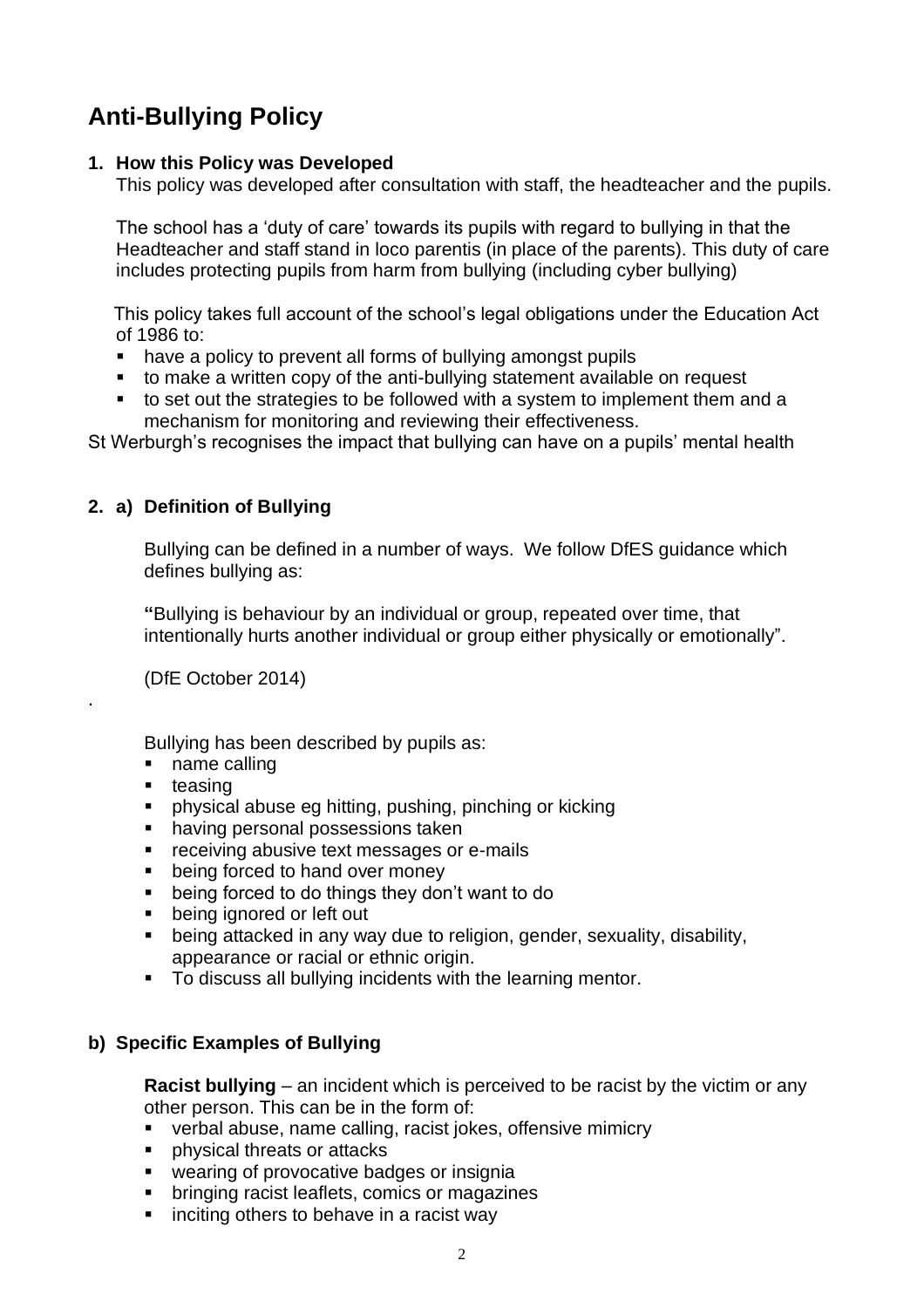- racist graffiti or other written insults, even against food, music, dress or customs
- **•** refusing to co-operate in work or play.

Macpherson report 1999

**Sexual bullying** – this is generally characterised by:

- abusive name calling
- looks and comments about appearance, attractiveness, emerging puberty
- upskirting
- inappropriate and uninvited touching
- sexual innuendos and propositions
- pornographic material, graffiti with sexual content
- in it's most extreme form, sexual assault or rape.

**Sexual orientation** – this can happen even if the pupils are not lesbian, gay or bisexual. Just being different can be enough. This can be in the form of:

- use of homophobic language
- looks and comments about sexual orientation or appearance.

**SEN or disability** – These pupils are often at greater risk of bullying. This can be characterised by:

- name calling
- comments on appearance
- comments with regard to perceived ability and achievement levels.

The need for adult sensitivity should be taken into account in a number of instances, e.g. when grouping children, marking children's work, sharing of results and assessment arrangements as well as an awareness of appropriate language being used when addressing pupils.

**Cyber bullying** – this is on the increase and can involve pupils receiving threatening or disturbing messages from possibly anonymous callers. Please see safeguarding policy

#### **3. School Statement of Intent (with regard to its position on bullying)**

This school believes that:

- Bullying is undesirable and unacceptable.
- Bullying is a problem to which solutions can be found.
- Seeking help and openness are regarded as signs of strength not weakness.
- All members of the school community will be listened to and taken seriously.
- Everyone has the right to work and learn in an atmosphere that is free from fear.
- All of us have a responsibility to ensure that we do not abuse or bully others.
- Young people should talk to an adult if they are worried about bullying and have a right to expect that their concerns will be listened to and treated seriously.
- Young people should be involved in decision making about matters that concern them.
- We all have a duty to work together to protect vulnerable individuals from bullying and other forms of abuse.

#### **4. Aims of the Policy**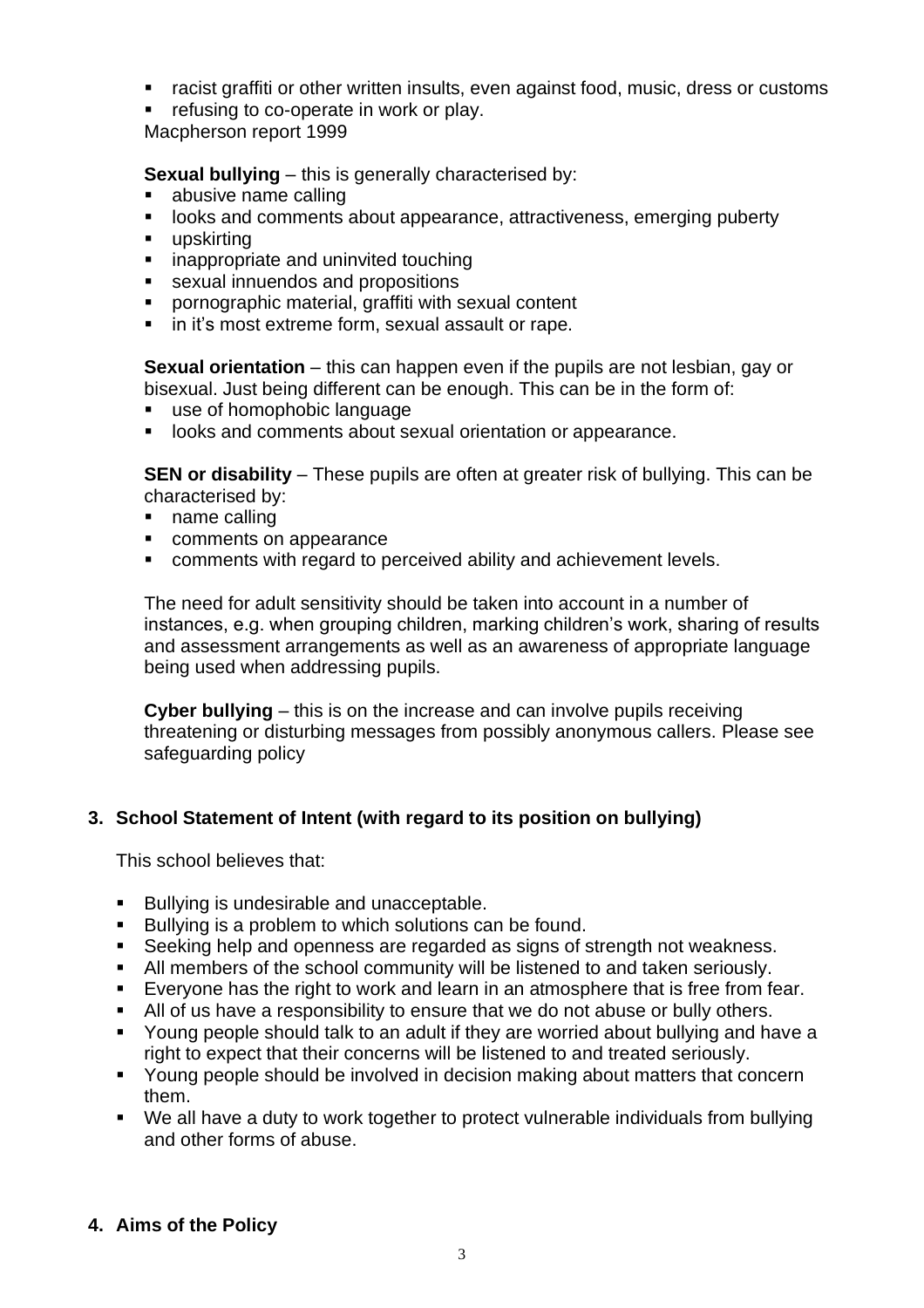- To assist in creating an ethos in which attending school is a positive experience for all members of the school community.
- To make it clear that all forms of bullying are unacceptable at school.
- To enable everyone to feel safe while at school and encourage pupils to report incidences of bullying.
- To deal effectively with bullying.
- To support and protect victims of bullying and ensure they are listened to.
- To help and support bullies to change their attitudes as well as their behaviour and understand why it needs to change.
- To liaise with parents and other appropriate members of the school community.<br>■ To ensure all members of the school community feel responsible for combating
- To ensure all members of the school community feel responsible for combating bullying.

### **5. Objectives**

- $\blacksquare$  To ensure all parents and pupils are informed of the school's definition of bullying  $\blacksquare$ this will be done through newsletters and the school website and highlighted during anti-bullying week.
- To keep the child friendly version of the bullying policy updated and accessible to all pupils.
- To maintain and develop effective listening systems for pupils and staff within the school.
- To involve all staff in dealing with incidents of bullying effectively and promptly.
- To equip all staff with the skills necessary to deal with bullying.
- To involve the wider school community (eg midday supervisors) in dealing effectively with, and if necessary referring, bullying incidents.
- To communicate with parents and the wider school community effectively on the subject of bullying.
- To acknowledge the key role of the class teacher/ form tutor in dealing with incidents of bullying.
- To ensure that all incidents of bullying are recorded and appropriate use is made of the information and where appropriate shared with relevant organisations.
- To discuss all bullying incidents with the learning mentor

### **6. Specific School Targets**

Our current school targets are as follows:

- To ensure all governors, parents, pupils, teaching and non-teaching staff have seen and had the opportunity to discuss the policy.
- To ensure all staff are familiar with reporting incidents procedures.
- To ensure all incidents of bullying are recorded.
- To ensure every pupil receives regular opportunities to develop their understanding of bullying.
- To train pupils in peer mediation strategies.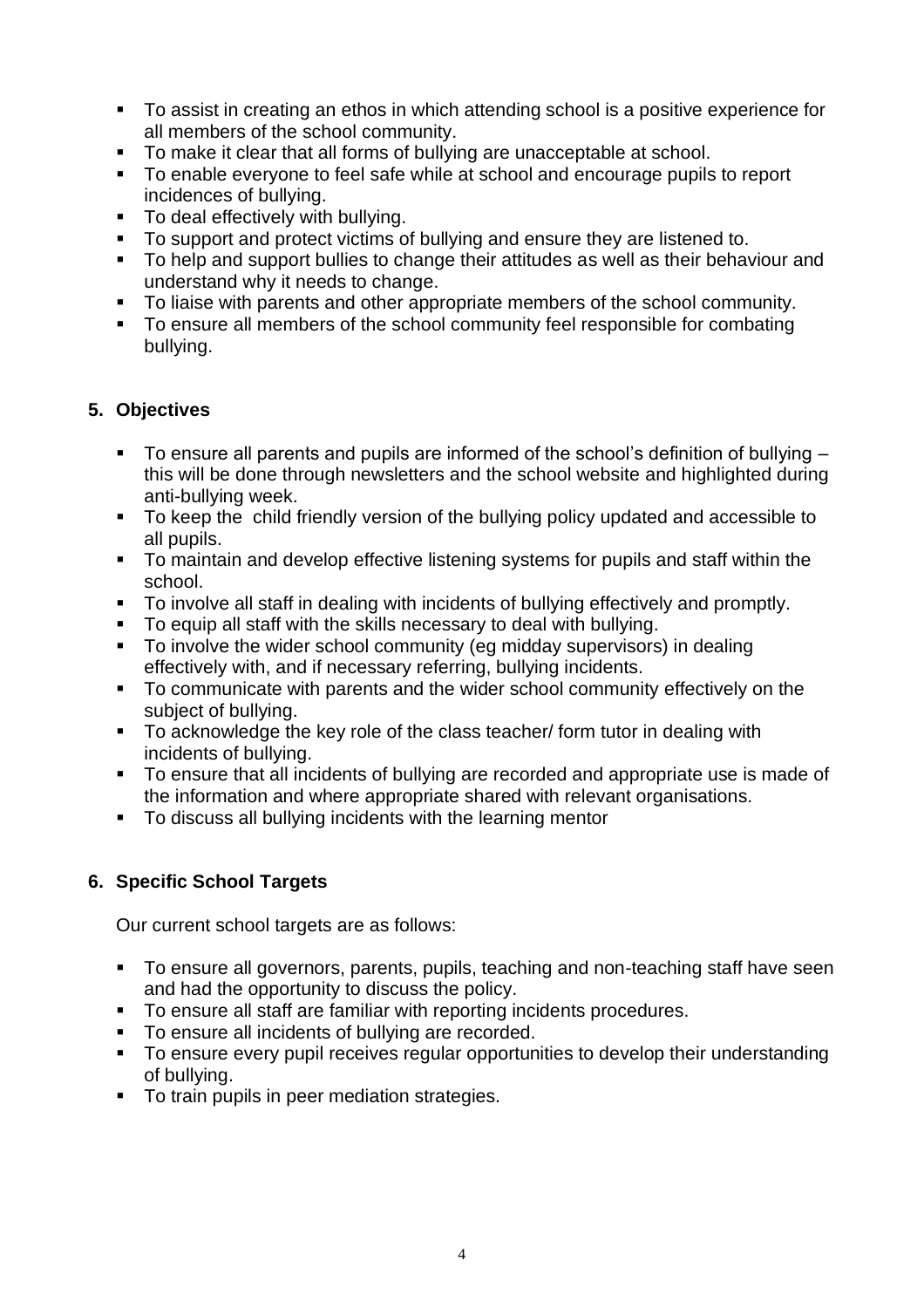### **7. Code of Conduct (with regard to school behaviour and relationships within the school community)**

We recognise that all adults in the school are in effect role models for the students. The way in which we behave towards each other and to students is particularly important in terms of providing positive role models. Therefore, as adults we must:

- show respect for every student and other colleagues within the school community as individuals
- be aware of vulnerable students
- criticise the behaviour rather than the student
- avoid favouritism
- be seen to be fair
- avoid labelling
- have high expectations of students
- never give students ammunition to use against each other
- actively seek to develop a praise culture within the school.

Young people also have a responsibility to role model appropriate behaviour for their peers. We therefore believe that all students must:

- show respect for their fellow students and adults working within the school community
- support and be sensitive to others when they may be feeling vulnerable
- actively seek to develop a praise culture within the school
- actively support the school anti-bullying policy
- take responsibility for their own behaviour eg "You Own Your Own Behaviour."

For the information of pupils, parents and staff, the range of sanctions for bullying are linked to our Positive Behaviour Policy. Bullying is viewed as unacceptable disruptive behaviour, and as such the procedure for dealing with it is referred to in the section entitled **More Serious Behaviour Incidents in School**

#### **8. Equal Opportunities**

Every member of the school community is entitled to expect equality of protection from bullying as well as protection and support from school policies and procedures designed to ensure that the school remains a safe environment in which to teach and learn.

#### **9. Procedures and Dealing with Incidents – A Whole School Approach**

#### **a) Role of pupils in recording a bullying incident**

Follow the school guide to reporting and dealing with bullying incidents. (See Appendix 1 for Suggestions/guidelines for anti-bullying responses)

#### **b) Guidance for parents**

#### **If your child has been bullied:**

- Calmly talk with your child about his/ her experiences.
- Make a note of what your child says including who was involved, how often the bullying has occurred, where it happened and what happened.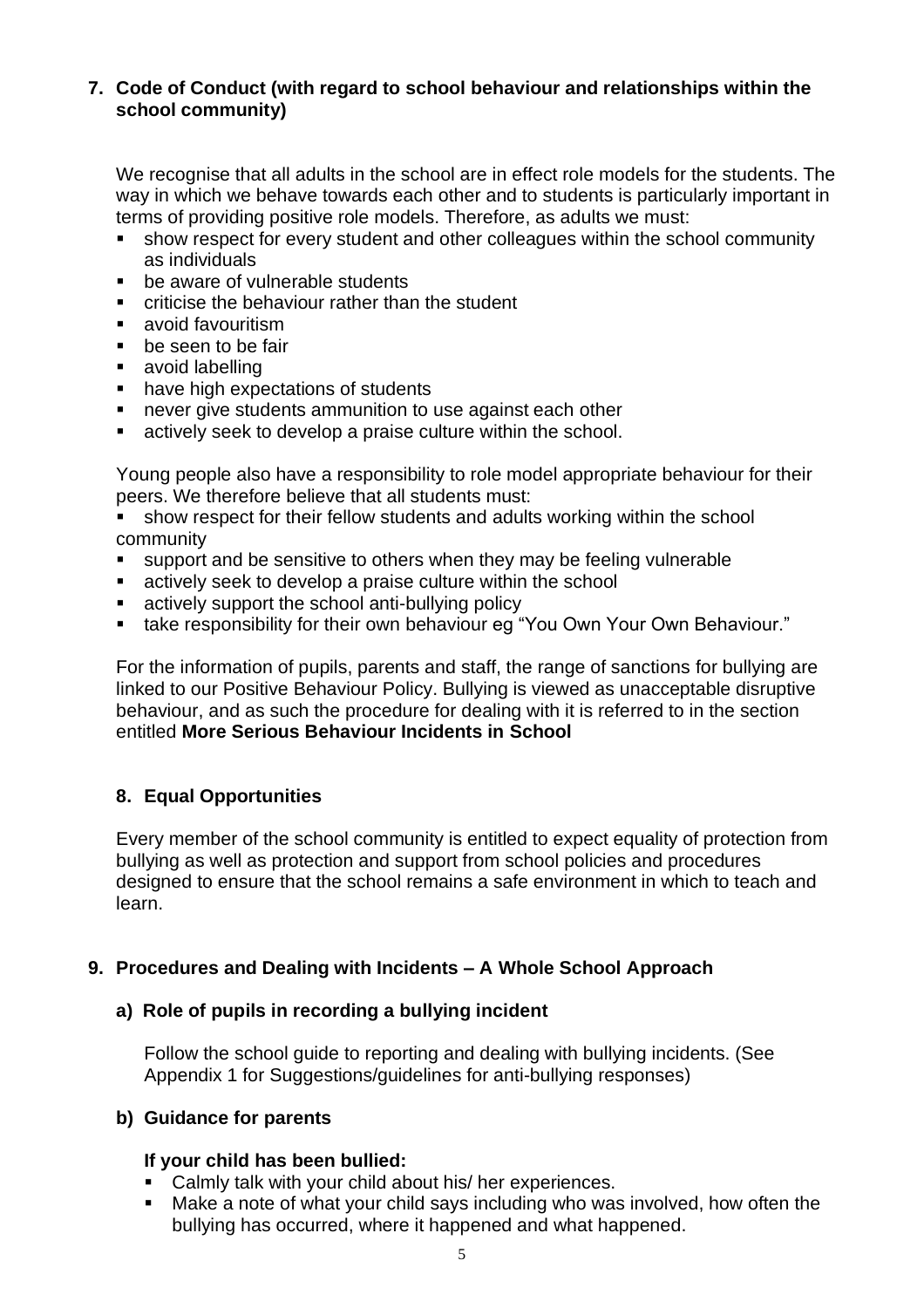- Reassure your child that he/ she has done the right thing to tell you about the bullying.
- Explain to your child that should any further incidents occur he/she should report them to a teacher immediately.
- Make an appointment to see your child's teacher.
- Explain to the teacher the problems your child is experiencing.

### **When talking with teachers about bullying:**

- Try to stay calm and bear in mind that the teacher may have no idea that your child is being bullied or may have heard conflicting accounts of an incident.
- Be as specific as possible about what your child says has happened, give dates, places and names of other children involved.
- Make a note of what action the school intends to take.
- Ask if there is anything you can do to help your child or the school.
- Stay in touch with the school and let them know if things improve as well as if problems continue.

### **If you are not satisfied:**

- Check with the school anti-bullying policy to see if agreed procedures are being followed.
- **EXECUSE** Your concerns with the parent governor or other parents.
- Make an appointment to discuss the matter with the Head teacher and keep a record of the meeting.
- **EXT** If this does not help write to the Chair of Governors explaining your concerns and what you would like to see happening. The complaints policy will then be followed

### **If your child is bullying others:**

- Talk with your child and explain that what he/she is doing is unacceptable and makes other children unhappy.
- **EXED** Discourage other members of your family from bullying behaviour or from using aggression or force to get what they want.
- Show your child how he/ she can join in with other children without bullying.
- Make an appointment to see your child's teacher and explain the problems your child is experiencing as well as discussing how you can work together to stop him/ her bullying others.
- Regularly check with your child how things are going at school.
- Give your child lots of praise and encouragement when he/ she is co-operative or kind to other people.

### **If your child is experiencing any form of cyber bullying:**

- Ensure your child is careful whom they give their mobile phone number and email address to.
- Check exactly when a threatening message was sent (keep as evidence).
- Where necessary report incidents to the police

### **c) Role of staff**

Follow the school guide to reporting and dealing with bullying incidents. (See Appendix 1 for Anti-Bullying Immediate Response Chart)

### **d) Sanctions**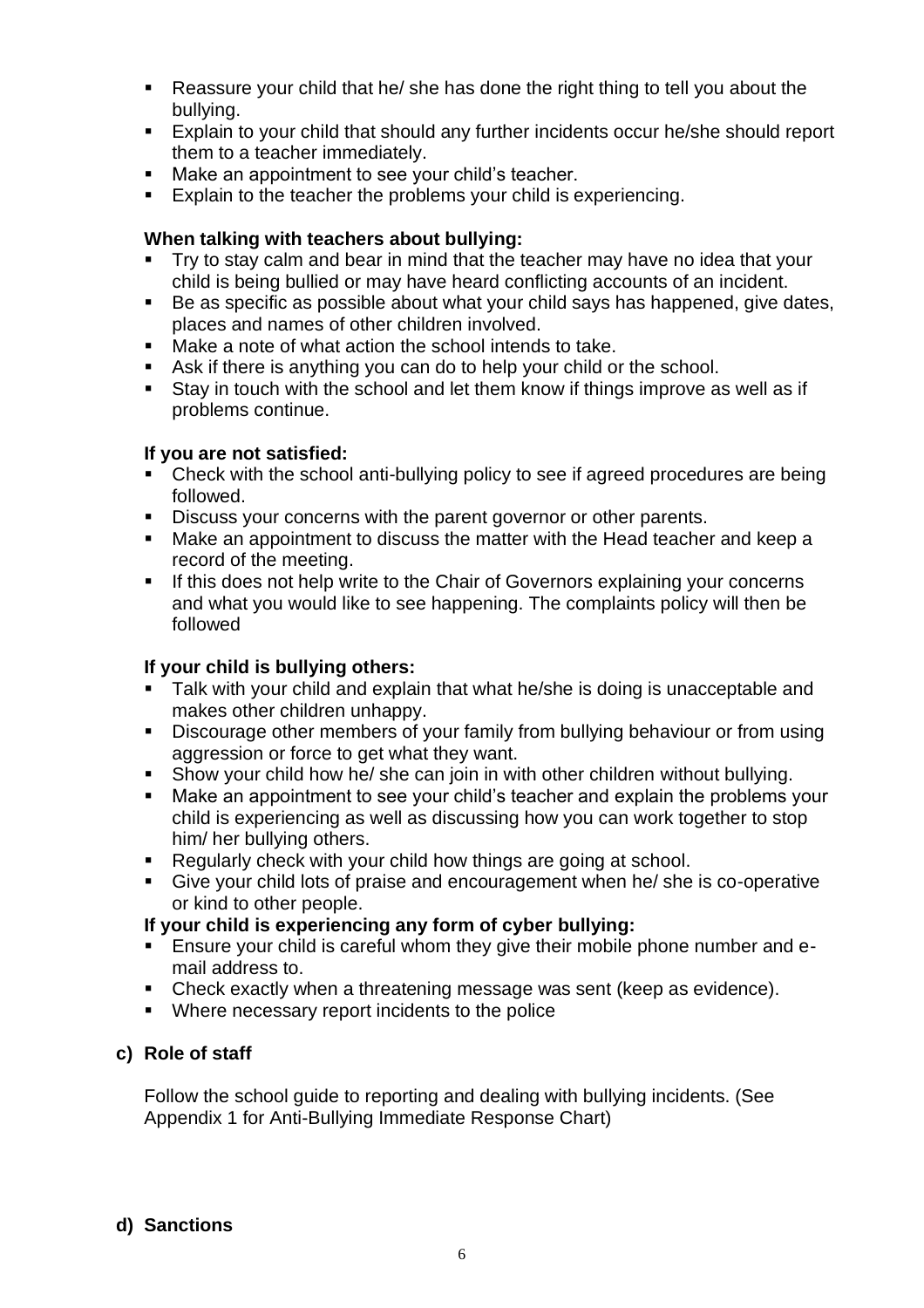Schools should have set procedures to follow in implementing sanctions where a bullying incident has occurred. (This is through the behaviour policy). In the event of all other avenues being exhausted, or in particularly serious cases this may lead to exclusion.

The revised DfES Guidance of January '03, Improving Behaviour and Attendance: Guidance on Exclusion from Schools and Pupil Referral Units, Para.1:6 states:

"In cases where a head teacher has permanently excluded a pupil for persistent and defiant misbehaviour (which would include racist or homophobic bullying)….the Secretary of State would not normally expect the governors' Discipline Committee or an Independent Appeal Panel to reinstate the pupil."

However, Governors would need to examine the evidence that a wide range of strategies had been tried and failed to affect a positive change in the bullying behaviour.

### **10. Strategies to Reduce Bullying**

The school will adopt a range of strategies to prevent and reduce bullying, to raise awareness of bullying and support victims and bullies. These strategies will be used selectively and the most appropriate for the groups/individuals will be used. They include:

- Co-operative group work.
- Circle Time.
- The support group approach/No Blame Approach.
- Peer mediation.
- PPM Box.
- Mid-day supervisors are line managed by the Learning Mentor
- Peer counselling.
- Buddy systems.
- PSHE and self-esteem programmes.

#### **11. Confidentiality**

.

School staff cannot promise absolute confidentiality if approached by a pupil for help. Staff must make this clear to pupils. Child protection procedures must be followed when any disclosures are made.**(See Safeguarding Policy)**

It is very rare for a pupil to request absolute confidentiality. If they do, in situations other than those involving child protection issues, staff must make a careful judgement whether or not a third party needs to be informed. This judgement will be based upon:

- The seriousness of the situation and the degree of harm that the pupil may be experiencing.
- The pupil's age, maturity and competence to make their own decisions.

Where it is clear that a pupil would benefit from the involvement of a third party, staff should seek consent of the pupil to do so. If appropriate, staff might inform the third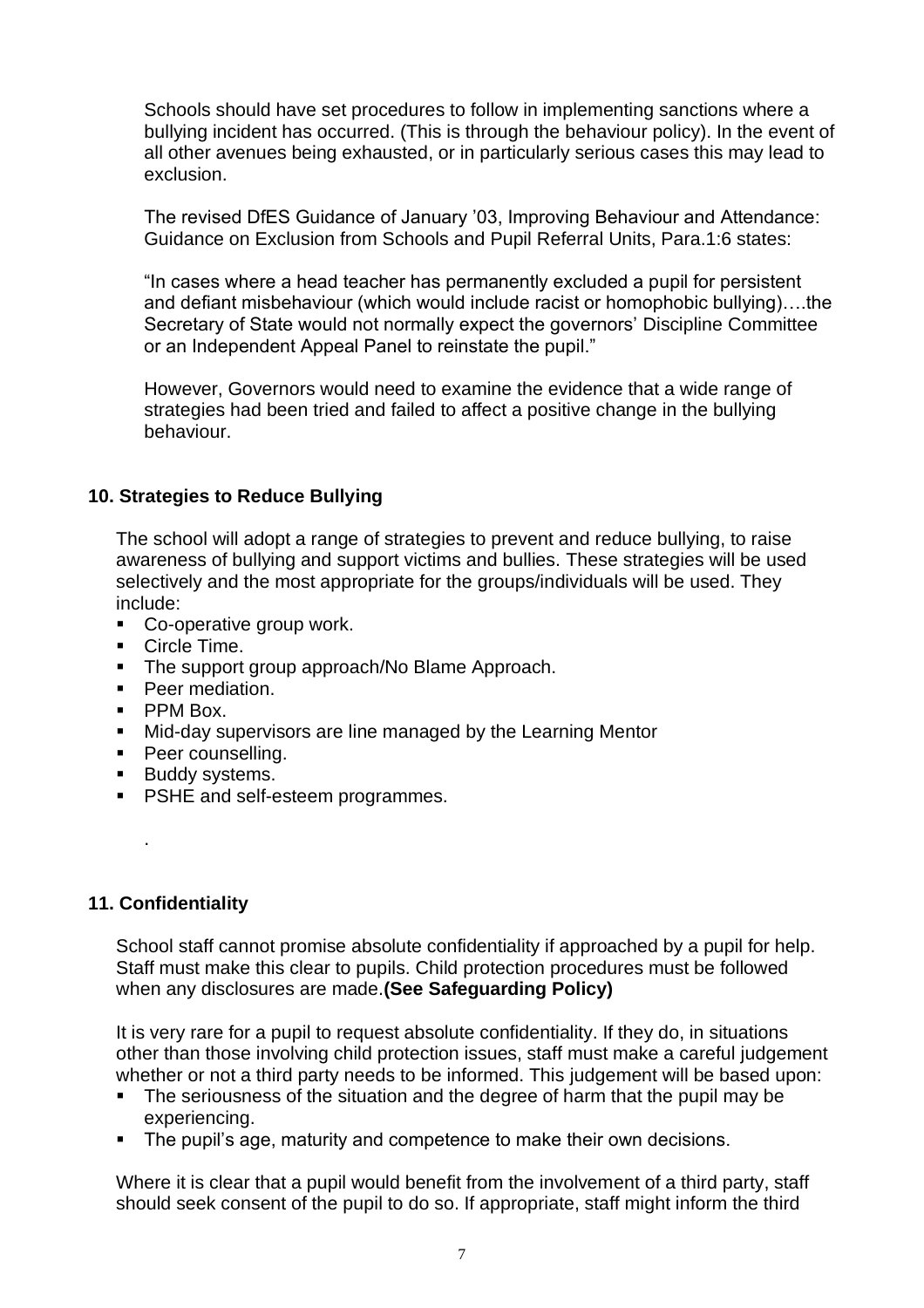party together with the pupil. Unless clearly inappropriate, pupils will always be encouraged to talk to their parent/ guardian.

#### **An underlying principle in supporting pupils in our school is that all children are listened to sensitively and objectively and all incidences of bullying will be taken seriously.**

Although the school cannot guarantee confidentiality pupils will be informed of national and local helplines, if appropriate, where confidentiality can be maintained.

### **12. Support for Pupils who Experience Bullying**

If you are being bullied

- Tell an adult or somebody you trust what has happened straight away.
- Get away from the situation as quickly as possible.
- Try to stay calm and look as confident as you can.
- Be firm and clear look them in the eye and, if possible, tell them to stop and tell them how you feel.

After you have been bullied

- Tell a teacher or another adult you trust within school.
- **•** Tell your family.
- **■** If you are scared to tell a teacher or adult on your own, ask a friend to go with you.
- Keep on speaking until someone listens and does something to stop the bullying.
- Don't blame yourself for what has happened

When you are talking to an adult about bullying

Be clear about

- What has happened to you.
- How often it has happened.
- Who was involved.
- Who saw what was happening.
- Where it happened.
- What you have done about it already.

If you experience cyber bullying

- Tell a friend, parent or teacher.
- Make a note of exactly when a threatening message was sent and keep as evidence.

For contacts and details of where to seek help outside school see appendix.

#### **13. Monitoring Arrangements**

This policy will be evaluated and updated where necessary every 3 years by the whole school. The views of pupils and staff will be used to make changes and improvements to the policy on an ongoing basis.

#### **14. Dissemination of the Policy**

Key elements of this policy will be disseminated to all staff, governors and parents – normally through the school brochure/website. Further copies may be accessed from school.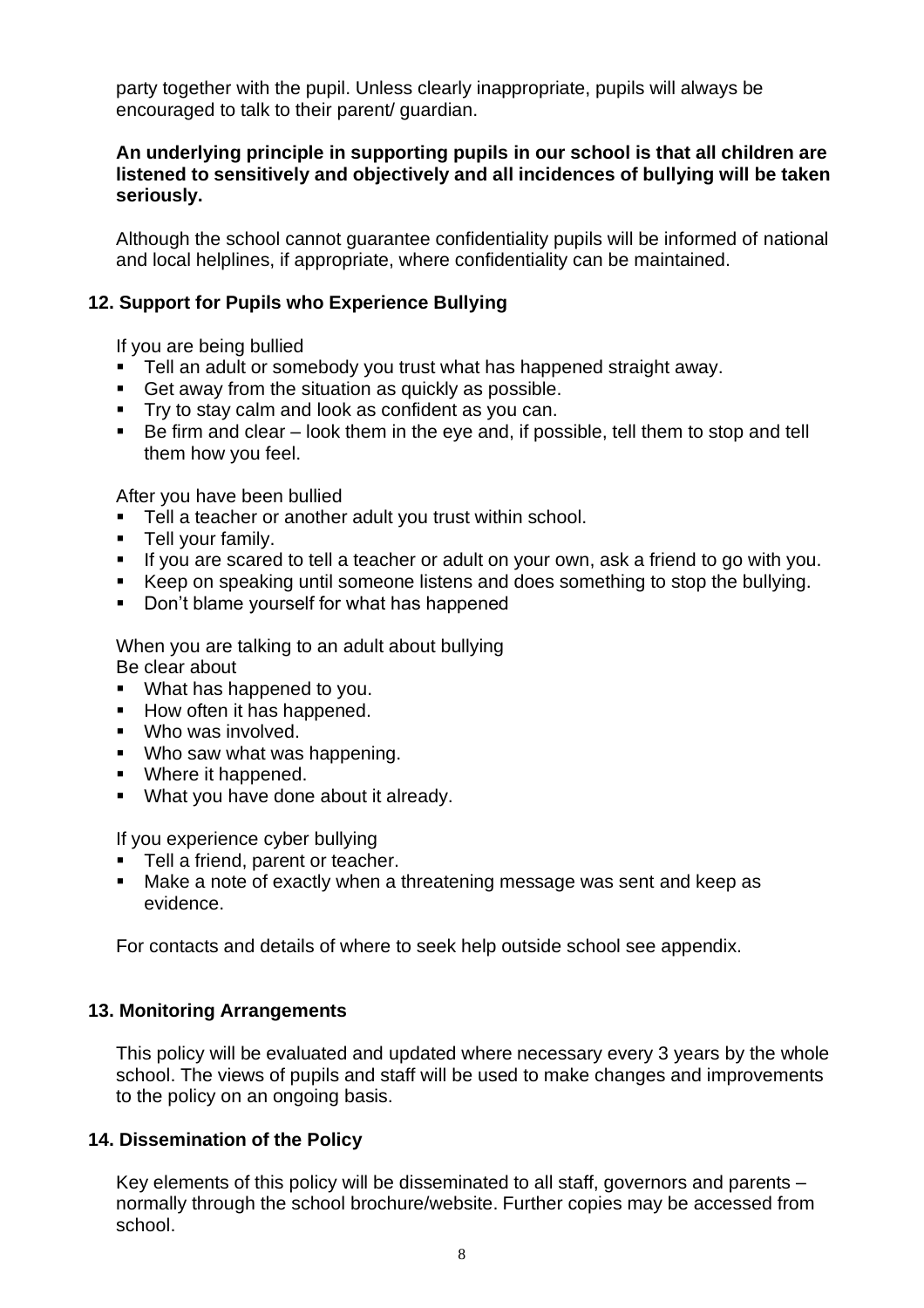# **Appendix Suggestions/guidelines for Anti-Bullying Responses**

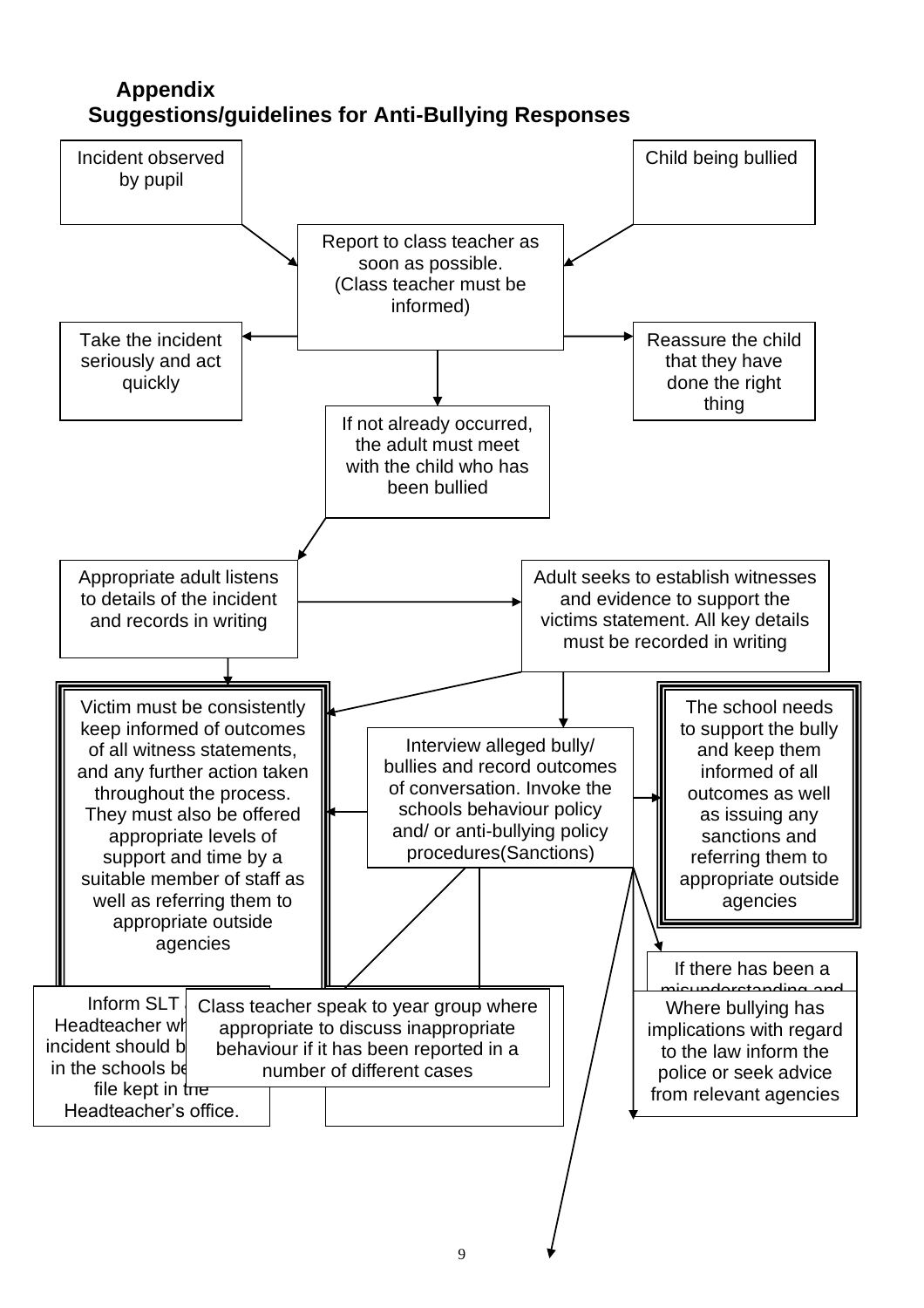# **Local and National Contacts**

## **Childline**

Telephone number 0800 1111

(Open 24 hours a day)

For children who are deaf or hard of hearing textphone service 0800 400222

### **NSPCC**

Telephone number 0808 800 5000

A registered charity dedicated to stopping cruelty to children

### **Kidscape**

Telephone number 020 7730 3300

(Bullying councillor available Monday - Friday 10.00am-4.00pm)

### **Advisory Centre for Education**

Telephone number 0808 800 5793

(Advice line for parents on all school matters open Monday & Tuesday 9.0am-5.0pm Wednesday & Friday 10.0am-5.0pm

### **Ofsted**

Telephone number 0300 123 4234

e-mail: [freepublications@ofsted.gov.uk](mailto:freepublications@ofsted.gov.uk)

### **Parentline Plus**

Telephone number 0808 800 2222

(National helpline for parents Monday - Friday 9.00am-9.00pm, Saturday 9.30am-5.00pm, Sunday 10.00am-3.00pm)

### **Useful websites regarding bullying in schools**

BBC Bullying Survival Guide **[www.bbc.co.uk/education/bully/index.htm](http://www.bbc.co.uk/education/bully/index.htm)**

Provides information, guidelines for dealing with all aspects of bullying, a help and resources list and accounts of celebrities who were bullied when they were at school

Childline **[www.childline.org.uk](http://www.childline.org.uk/)**